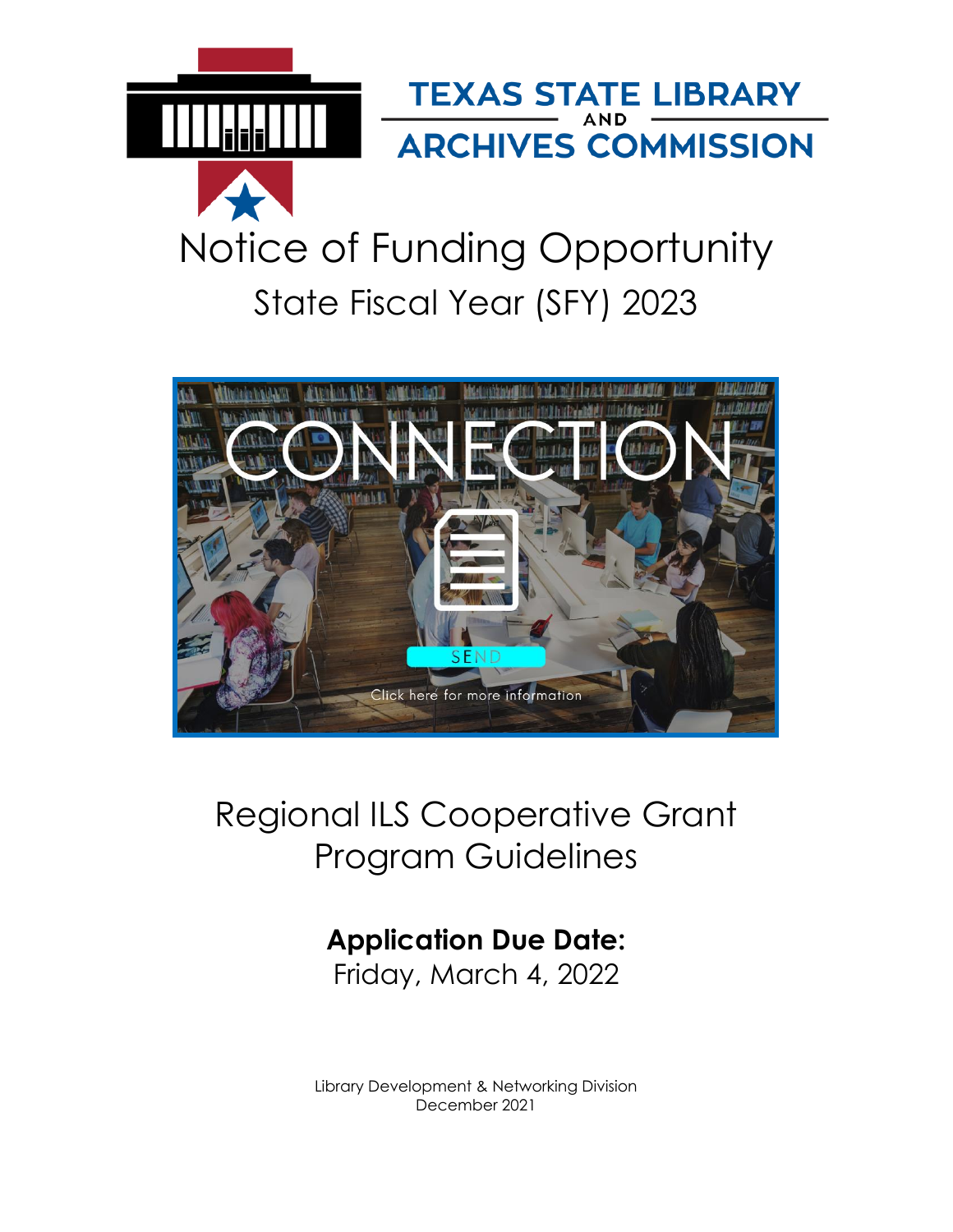# *Table of Contents*

**Comments regarding the programs and services of the Texas State Library and Archives Commission can be addressed to: Director and Librarian** P. O. Box 12927 Austin, Texas 78711-2927 512-463-5460 512-463-5436 fax

*Cover photo: Courtesy of Bigstock Photo.*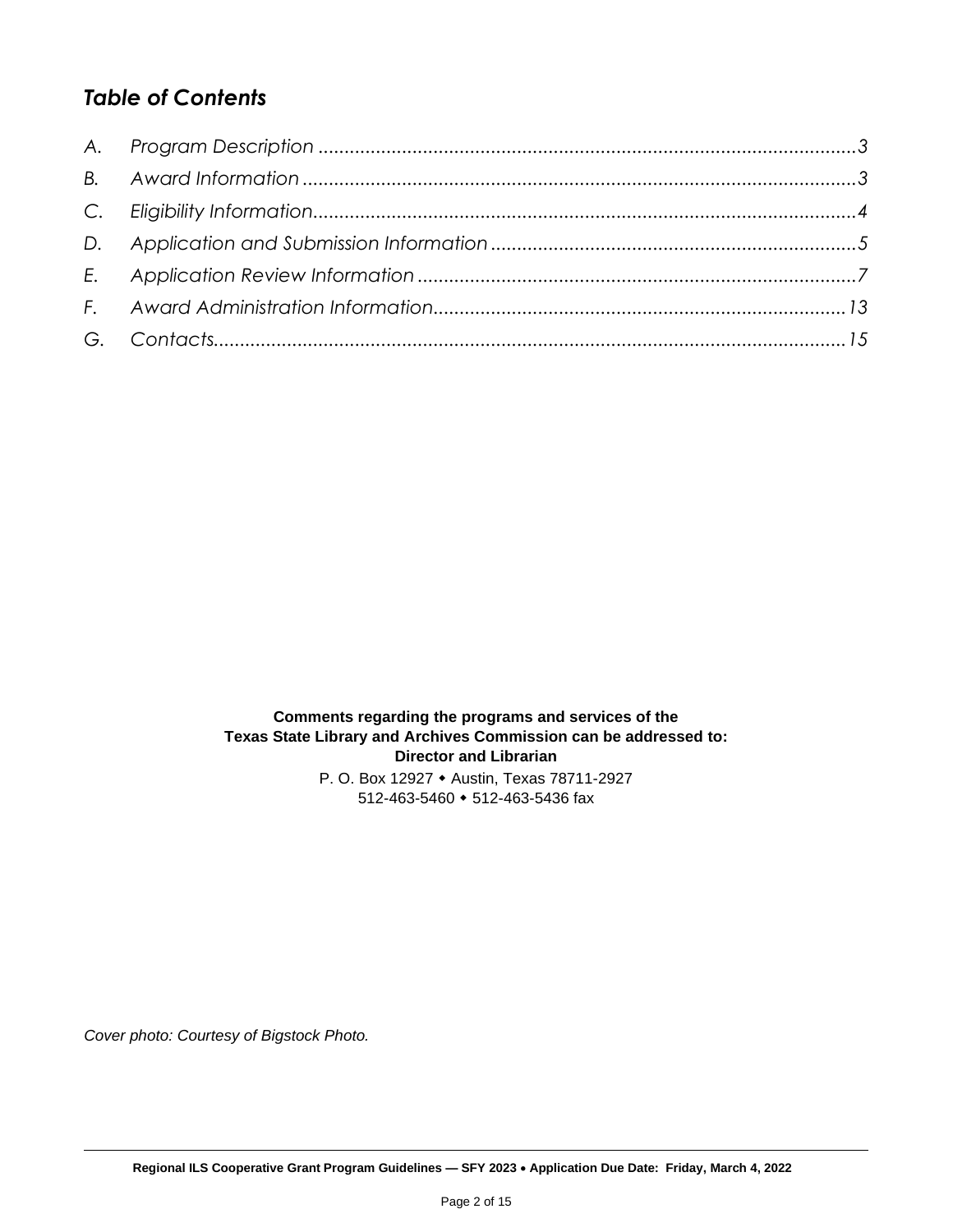# <span id="page-2-0"></span>**A. Program Description**

## **Goals and Purposes – 13 Texas Administrative Code (TAC) §2.310**

This grant program provides funds for programs that establish or enhance cooperative services among libraries that are members of the TexShare Library Consortium or the Texas Library System, or these libraries and community organizations. Programs must emphasize improved services by the participating entities to their customers and be designed as a multi-year cooperative program.

In FY 2023, this grant award will consider only proposals that provide electronic and other linkages between and among all types of libraries. Specifically, we urge applications for new projects seeking to establish shared integrated library systems (ILS) between multiple library jurisdictions.

The programs must also address state needs and goals as identified in the [2018-2022 LSTA 5-Year](https://www.tsl.texas.gov/sites/default/files/public/tslac/ld/pubs/lstaplan/LSTA%202018-2022-final%20plan%20FINAL.pdf) Plan [\(https://www.tsl.texas.gov/sites/default/files/public/tslac/ld/pubs/lstaplan/LSTA%202018-2022](https://www.tsl.texas.gov/sites/default/files/public/tslac/ld/pubs/lstaplan/LSTA%202018-2022-final%20plan%20FINAL.pdf) [final%20plan%20FINAL.pdf\)](https://www.tsl.texas.gov/sites/default/files/public/tslac/ld/pubs/lstaplan/LSTA%202018-2022-final%20plan%20FINAL.pdf):

*Needs*

- All Texans and Texas communities need access to Internet-connected resources and services and support to use the resources and services to meet individual and community needs.
- Texans of all ages need access to resources and services that promote and enhance literacy and further formal and informal learning.

*Goals*

- Texans will have access to shared library resources to meet their educational and informational needs.
- Texans and Texas communities will have access to Internet-connected resources and services through Texas libraries to meet community and personal goals and the support needed to use the resources and services successfully.

The purpose is not for collection development or other activities primarily focused on the acquisition of library materials or resources, or digitization projects.

# <span id="page-2-1"></span>**B. Award Information**

Approximately \$150,000 is expected to be available, subject to approval by the Texas State Library and Archives Commission and the availability of funds. Funding is provided by the U.S. Institute of Museum and Library Services (IMLS) as a subaward of IMLS' Grants to States program under the Library Services and Technology Act.

Assistance listing Number/Title: 45.310 Grants to States

#### **Maximum Award**

Applications of all sizes are encouraged. While the request may be part of a larger program, awards will not exceed \$75,000.

#### **Length of Funding**

Funding will be for one state fiscal year (September 1, 2022–August 31, 2023). Successful applicants are eligible to apply for grant funds for the two years following the initial grant period for a total of three consecutive years of funding.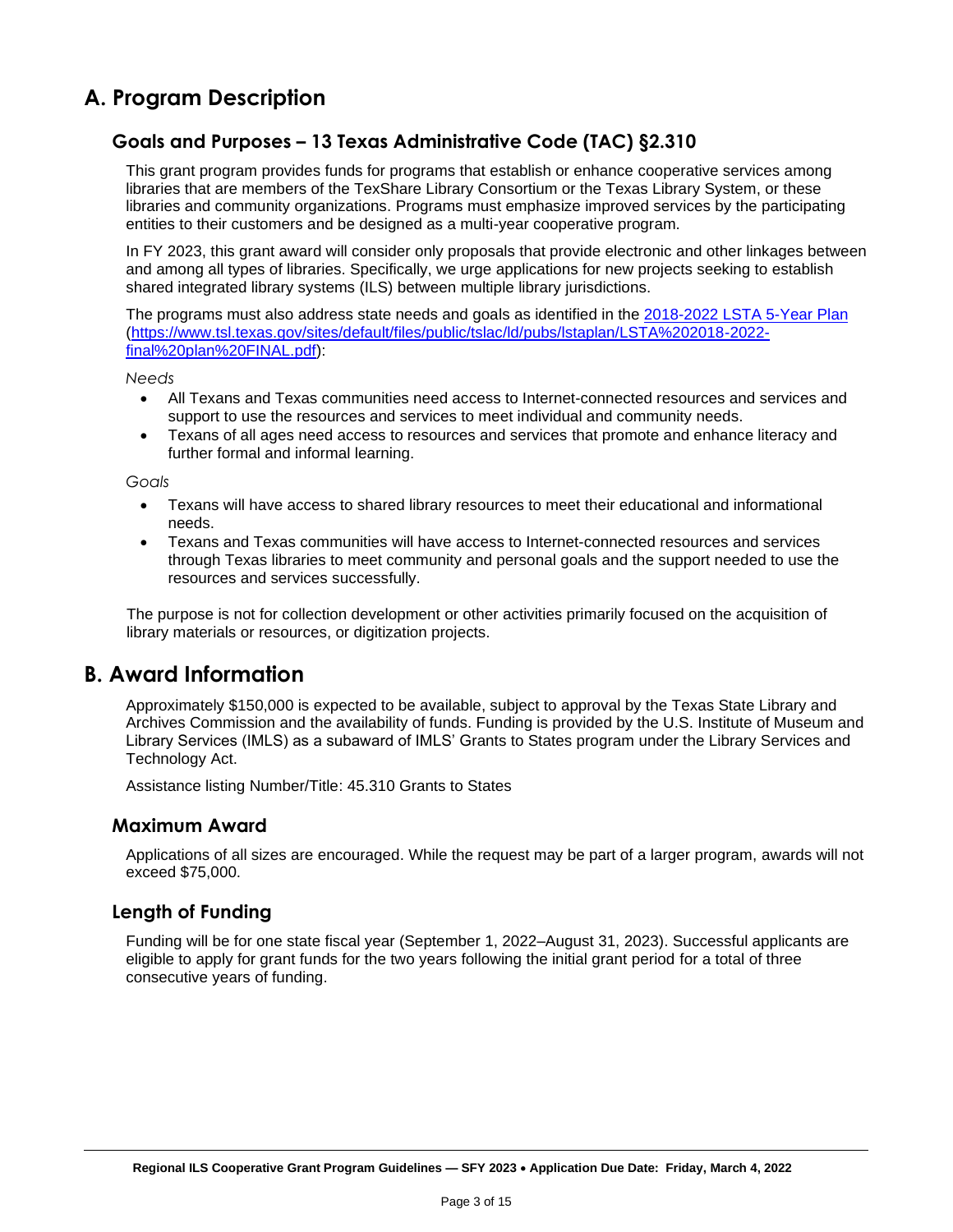# <span id="page-3-0"></span>**C. Eligibility Information**

Through their governing authority, accredited public libraries, local public library systems, libraries that are members of the TexShare Library Consortium, or non-profit organizations that are applying on behalf of accredited libraries and/or TexShare members, are eligible to apply for funds.

An applicant that is a non-profit organization is eligible only if the organization's organizational charter, operating guidelines, or mission statement includes providing direct support for affiliated library activities and goals as a defined objective. Public library applicants must be accredited by the Texas State Library and Archives Commission for the fiscal year in which the grant contracts are issued.

There is no requirement for cost sharing, matching funds, or cost participation with this grant program.

Applicants may only submit one application for consideration under the Regional ILS Cooperative Grant program per funding cycle.

Successful applicants may be eligible to apply for grant funds for the two consecutive years following the initial grant year depending on funding availability. The second and third applications will be evaluated with the same criteria as new applications. No applicant will be eligible for a fourth consecutive year of funding for the same project.

#### **Eligible Expenses**

This grant program may fund costs for staff, equipment\*\*, capital expenditures, supplies, professional services, and other typical expenses, as permitted by 13 TAC §2.116 (Uniform Grants Management Standards). The grant may also cover indirect costs as permitted in 2 CFR 200.

The purpose of this grant is *not* for collection development or other activities primarily focused on the acquisition of library materials or resources outside of the proposed program, or digitization projects, except as noted in the grant guidelines.

*\*\* Equipment costing \$5,000 or more per unit will require approval from IMLS before purchase.*

#### **Ineligible Expenses**

Except as provided in grant guidelines, competitive grants may NOT fund the following costs:

- a) Capital expenditures related to the purchase of real property, buildings, or motor vehicles
- b) Capital expenditures related to the construction or expansion of facilities, including fixtures and services
- c) Capital expenditures related to renovation costs, including fixtures and services
- d) Food, beverages, or food delivery equipment or services
- e) Awards, honoraria, prizes, or gifts
- f) Equipment or technology not specifically associated with grant related services and programs.
- g) Transportation/travel for participants or library personnel
- h) Databases currently offered or similar to ones offered by the agency (i.e., a magazine index database may not be purchased if a comparable one is provided by the agency)
- i) Collection development purchases not specifically associated with grant related services and programs
- j) Advertising or public relations costs not specifically associated with grant related services and programs
- k) Performers or presenters whose purpose is to entertain rather than to educate
- l) Other expenses as excluded in the guidelines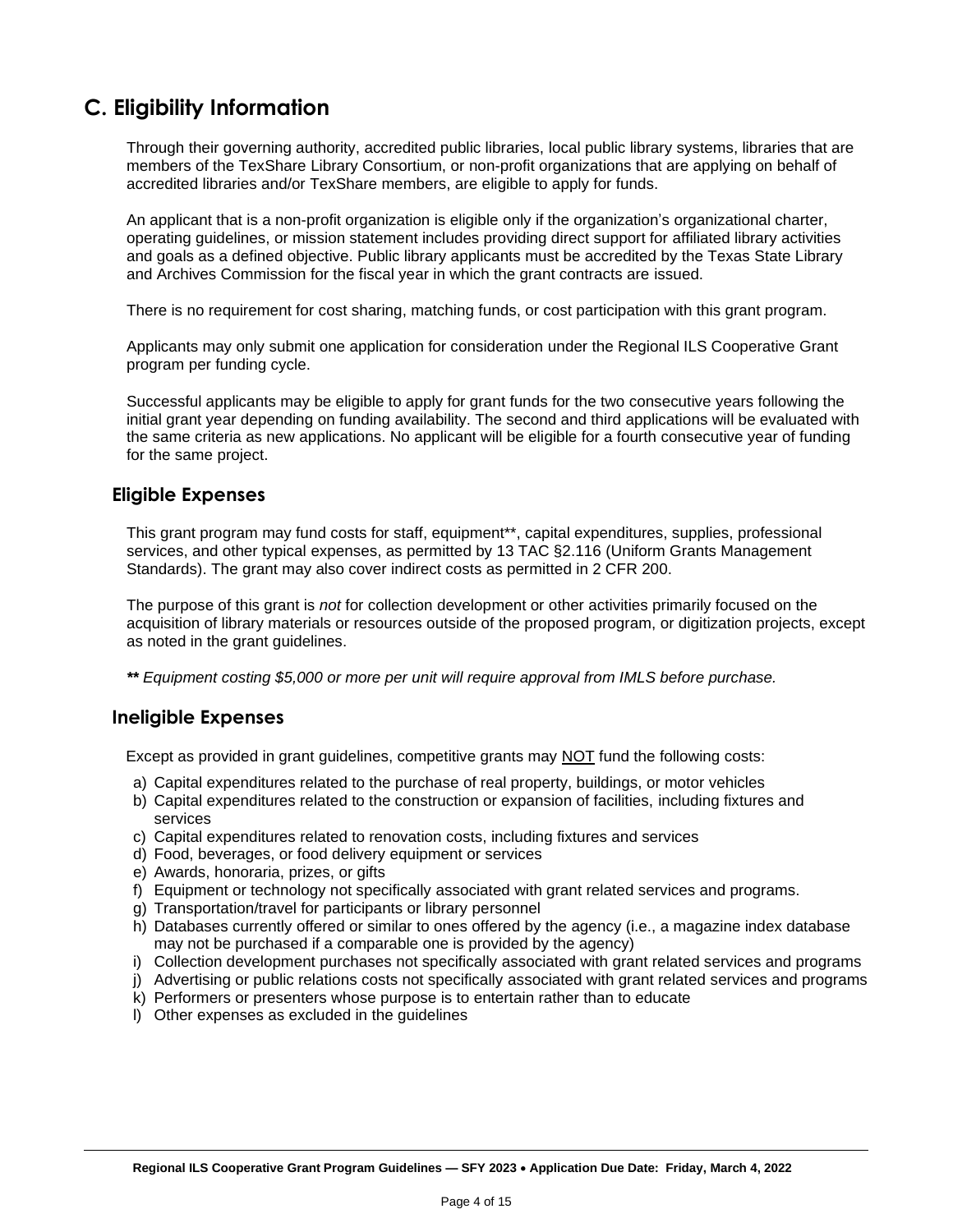# <span id="page-4-0"></span>**D. Application and Submission Information**

TSLAC strongly encourages potential applicants to review the TSLAC grants webpage [\(https://www.tsl.texas.gov/ldn/grants\)](https://www.tsl.texas.gov/ldn/grants) to learn more about the competitive grant programs and process.

#### Project Development and Draft Review

The Texas State Library and Archives Commission (TSLAC) recommends that applicants discuss their projects with TSLAC staff before developing a proposal. TSLAC consultants are available to help throughout application development and in determining the best grant program for your project. For more information, contact Bethany Wilson via e-mail at [grants@tsl.texas.gov.](file:///C:/Users/emccormick/AppData/Local/Microsoft/Windows/INetCache/2018/Guidelines%20-%20NOFOs/grants@tsl.texas.gov)

TSLAC also strongly encourages applicants to submit a draft of the proposal to TSLAC for review. TSLAC has created a Microsoft® Word® grant application template, available on the TSLAC website at <https://www.tsl.texas.gov/ldn/grants/programs> for applicants to use in preparing a draft which can then be used to populate the online application. Please note that the online application will not accept tables, charts, or images.

To allow adequate time to review the draft proposal, submit the draft via e-mail to [grants@tsl.texas.gov,](mailto:grants@tsl.texas.gov) with the subject line "2023 Draft Proposal," **by Friday, February 11, 2022.**

# **Grant Management System (GMS) Access**

TSLAC uses a grant management system or GMS that enables applicants to apply for grants electronically through a web portal at https://grants.tsl.texas.gov. Applications and required documents must be submitted in GMS by the due date to be eligible for consideration. To submit your application online, you must have an active GMS account. To create or activate an account, please have your library director submit a completed GMS Import Template [\(https://www.tsl.texas.gov/ldn/grants/forms-tools\)](https://www.tsl.texas.gov/ldn/grants/forms-tools) to [grants@tsl.texas.gov.](file:///C:/Users/emccormick/AppData/Local/Microsoft/Windows/INetCache/Content.Outlook/X485HRKX/grants@tsl.texas.gov) The e-mail should reference "GMS Access" in the subject line. TSLAC staff will review the request and grant appropriate access.

If needed because of difficulty using the Internet or for other accessibility reasons, potential applicants may request paper copies of materials from Bethany Wilson, TSLAC Grants Administrator, via e-mail at [grants@tsl.texas.gov.](file:///C:/Users/emccormick/AppData/Local/Microsoft/Windows/INetCache/2018/Guidelines%20-%20NOFOs/grants@tsl.texas.gov)

## **Application Components**

The grant application consists of the following components to be submitted in GMS (unless noted):

- 1. Application certification form (print, sign, and upload)
- 2. Program narrative and budget
- 3. Children's Internet Protection Act (CIPA) certification form (print, sign, and upload)
- 4. Letters of cooperation If the project is collaborative in nature, letters of cooperation indicating commitment of time, funds, volunteers, or other resources must be submitted from all participating organizations. Letters should be addressed to Bethany Wilson, Grants Administrator, TSLAC, P. O. Box 12927, Austin, Texas 78711-2927. Applicants are encouraged to upload letters in GMS.
- 5. Letters of support (optional) A maximum of three (3) letters of general support may also be submitted. Letters should be addressed to Bethany Wilson, Grants Administrator, TSLAC, P. O. Box 12927, Austin, Texas 78711-2927. Applicants are encouraged to upload letters in GMS.

#### **Other requirements**

Before submitting an application, applicant organizations must have a current and active federal Unique Entity ID (UEI). The federal government uses a unique identifier for each entity (company, non-profit, organization, etc.) that does business with the federal government. For more than two decades, Dun & Bradstreet's Data Universal Numbering System (DUNS) has served as the unique entity ID. On April 4,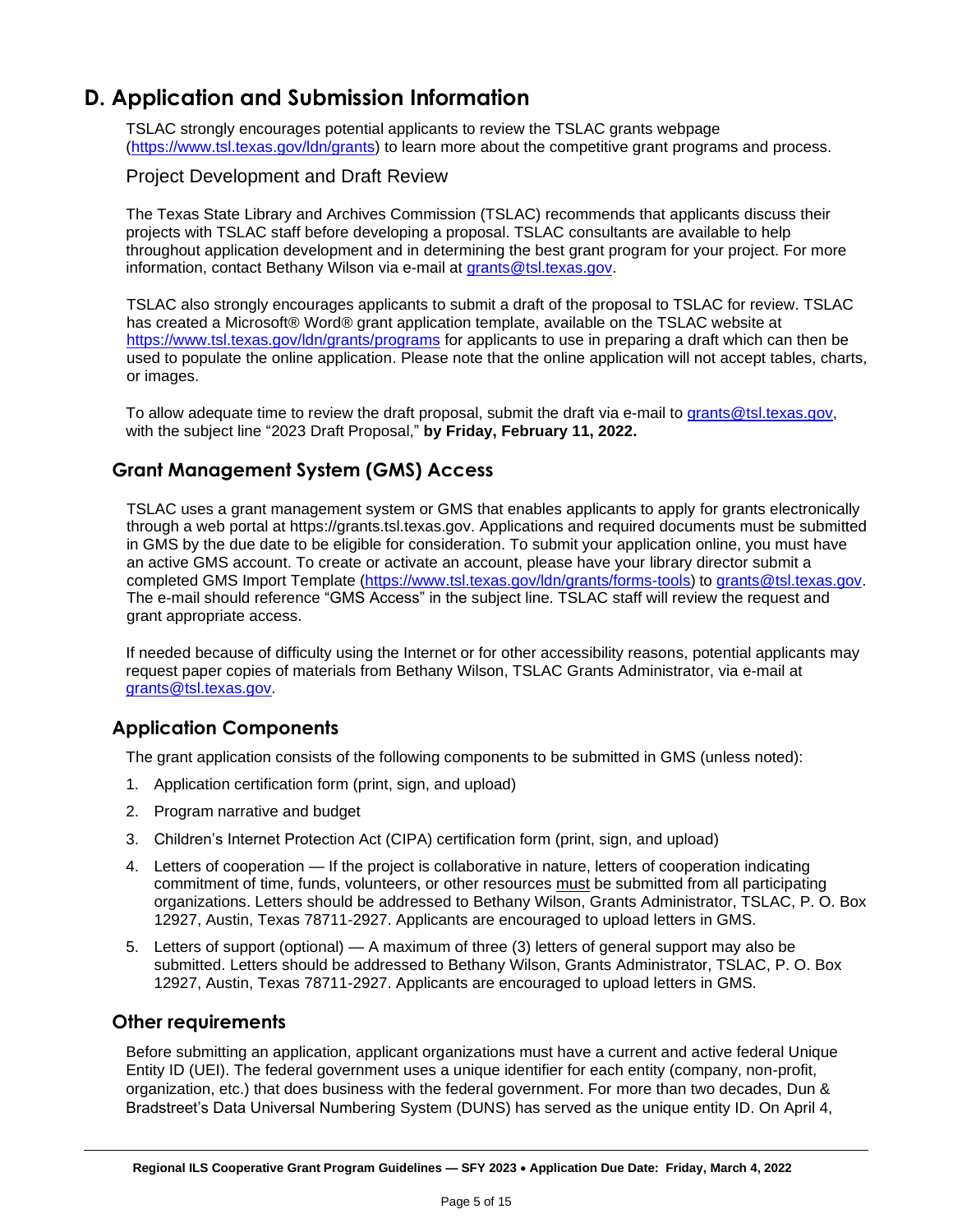2022, the federal government will complete the transition to a new UEI issued within the System for Award Management (SAM). At that time, the DUNS number will no longer be an accepted UEI.

If you are currently registered in SAM.gov, you've already been assigned a SAM Unique Entity ID. It's viewable on your entity registration record in SAM.gov. If you have never registered at SAM.gov or have never applied for a grant with TSLAC or other state or federal agency, you will need to initiate the process of obtaining a SAM UEI at SAM.gov.

After the grant application closes for submissions on March 4, 2022, TSLAC will send a survey link to all applicants to collect SAM UEI information to update your record in the TSLAC Grants Management System (GMS).

To get started registering your entity, to renew your registration, or for more information, visit [SAM.gov](https://sam.gov/content/home) or to refer to the *[Quick Start Guide for Getting a Unique Entity ID](https://www.msac.org/media/570/download?inline)*, published by the US General Services Administration (GSA).

### **Who can submit the online application?**

Any individual authorized to use GMS and having the correct security role will be able to submit the application in GMS. Applicants will still be required to submit the signed application certification in GMS. The application certification must be signed by an individual authorized to enter into contracts with the State of Texas (e.g., county judge, city manager, etc.).

### **Deadline and Submission**

Completed applications and *all* required documents must be submitted in GMS **by 11:59 p.m. Central Time, Friday, March 4, 2022.**

If you are unable to submit your application and/or required documentation via GMS, you may submit documents via mail, e-mail, or fax. Please send to the attention of: **2023 Grants, Library Development & Networking Division,** via e-mail to [grants@tsl.texas.gov,](mailto:grants@tsl.texas.gov) fax at 512-936-2306, or mail to Library Development & Networking Division, TSLAC, P. O. Box 12927, Austin, TX 78711, (TSLAC street address: 1201 Brazos, Austin, TX 78701).

**Late submissions may be considered for review on a case-by-case basis following the TSLAC protest procedures as outlined in Section F (13 TAC §2.55) and decision by the Director and Librarian.**

#### **Program Timeline**

| January 2022             | Guidelines released                                                     |
|--------------------------|-------------------------------------------------------------------------|
| <b>February 11, 2022</b> | Draft proposals due to TSLAC for review (recommended, but not required) |
| March 4, 2022            | Applications and required forms due in GMS                              |
| March-May 2022           | Application packets evaluated by Grant Review Panel                     |
| <b>June 2022</b>         | Applicants notified of Grant Review Panel recommendations               |
| August 2022              | Commission meets and approves projects; Contracts issued                |
| September 1, 2022        | Projects begin                                                          |
| <b>August 31, 2023</b>   | Projects end                                                            |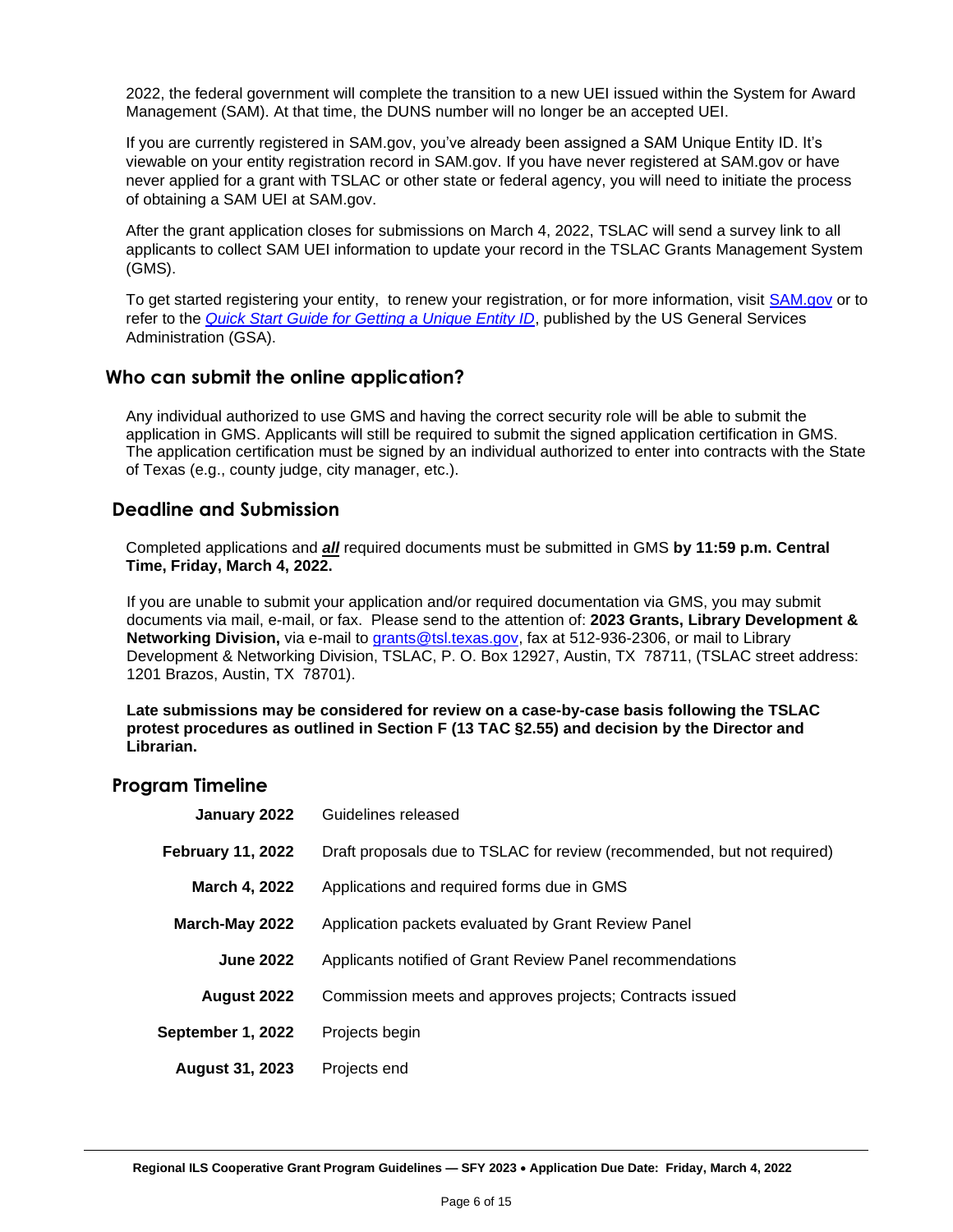# **E. Application Review Information**

## **Criteria for Award**

This grant program is competitive. The Library Services and Technology Act (LSTA) Grant Review Panel will score proposals on the eight criteria listed below. The maximum number of points for each category is shown. The detailed scoring rubric that will be used by the LSTA Grant Review Panel is also included on the following pages.

It is expected that all parties in a collaborative partnership contribute resources (time, staff, resources, etc.) that go above and beyond their usual operating activities. **Provision of financial support only does not constitute formal cooperation but can be used as evidence of local support for the project. Additionally, contractual/vendor relationships are not considered as cooperative relationships.**

#### **1. Needs Assessment (15 points)**

Describe why the program is needed, the program goals, and the targeted audience. Describe the greater community to be served using demographic statistics, library records, or surveys to support these statements. Attach letters of cooperation demonstrating commitment to the project from all agencies involved.

#### **2. Program Design (20 points)**

Thoroughly describe the services, programs, and activities; describe the location where they will be offered; and explain how these services will attract shared library users. Collaborative projects have priority and inclusion of relevant community organizations is encouraged.

#### **3. Project Impact (15 points)**

Describe the impact your project will have on library services and users regionally or statewide. This may include how the proposed project is a model program that would benefit other communities.

#### **4. Personnel (5 points)**

Identify who will administer the funds and which positions will provide the services. List how much time will be spent in each position on assigned duties. List how the qualifications of each person relate to their job duties. Full job descriptions are required for new hires.

#### **5. Timetable (5 points)**

Present a timetable for project activities within the project year (state fiscal year) (i.e., a list of actions with a date by which they will be accomplished). Provide verification that facilities will be available, equipment and materials delivered; and explain how staff will be hired and trained in time to carry out the services as planned.

#### **6. Evaluation (10 points)**

Set achievable, measurable outcomes and present a reasonable method to collect data. Present a method to count users of the services, as well as measure the effectiveness of the service. Funded programs will be required to use outcomes-based evaluation methods and submit a completed IMLS Outcomes Logic Model template, which is downloadable from the application screen in the online application system (GMS). Funded programs will also be required to evaluate their programs in accordance with Legislative Budget Board (LBB) measures.

#### **7. Budget (20 points)**

Provide a complete budget for the proposed project and fully justify the budget by describing how budgeted items will contribute to the project; identify a source for the stated costs (e.g., city pay classification for staff, catalog, city/county bid list for equipment, or vendor quote); costs are reasonable to achieve project objectives. If new staff members are to be hired, applicants should consider the time for a realistic hiring process to occur. There is no requirement for cost sharing, matching funds, or cost participation with this grant program.

#### **8. Sustainability (10 points)**

Describe the resources that will be used to support the services developed through the grant in the future. A written commitment of future support from governing bodies is desirable, but not required.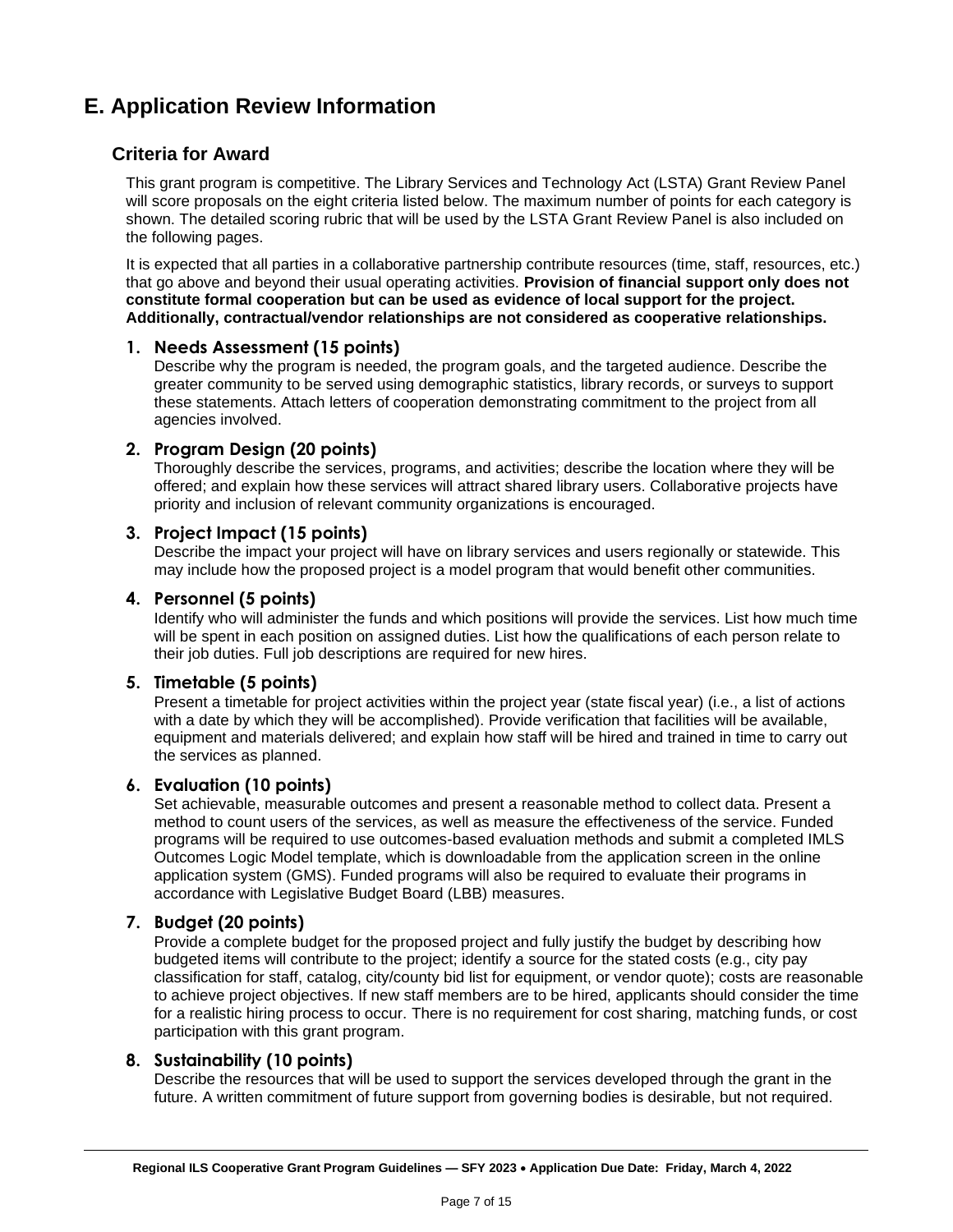# **Peer Review (13 TAC §2.113)**

- (a) The commission may use peer review panels to evaluate applications in competitive grant programs.
- (b) The director and librarian may select professionals, citizens, community leaders, and agency and library staff to evaluate grant applications. Peer reviewers must have appropriate training or service on citizen boards in an oversight capacity and may not evaluate grant applications in which there is, or is a possible appearance of, a conflict of interest.
- (c) The agency staff will distribute selected applications to reviewers and will provide written instructions or training for peer reviewers. Reviewers must complete any training prior to reviewing applications.
- (d) The reviewers score each application according to the review criteria and requirements stated in the grant guidelines.
- (e) Each peer review evaluation of an application for competitive grants shall be appropriately documented by the peer reviewer conducting the evaluation. The documentation shall include the scores assigned by the peer reviewer. The peer reviewer may also include comments that may be shared with the applicant.
- (f) To be eligible for review, each application must be submitted by the specified deadline with all required components and all necessary authorization signatures.

# **Funding Decisions (13 TAC §2.114)**

- (a) The agency staff will submit a recommended priority-ranked list of applicants for possible funding. Final approval of a grant award is solely at the determination of the Texas State Library and Archives Commission.
- (b) Applications for grant funding will be evaluated only upon the information provided in the written application.
- (c) The agency staff may negotiate with selected applicants to determine the terms of the award. To receive an award, the applicant must accept any additional or special terms and conditions listed in the grant contract and any changes in the grant application.
- (d) The agency staff will notify unsuccessful applicants in writing.

# **Awarding of Grants (13 TAC §2.115)**

The commission has the right to reject applications or cancel or modify a grant solicitation at any point before a contract is signed. The award of any grant is subject to the availability of funds.

# **TSLAC Staff Responsibility (13 TAC §2.117)**

The Texas State Library and Archives Commission (TSLAC) staff will review each application packet for the following:

- Legal eligibility of the institution to participate in this grant program and appropriate authorizing signature
- Conformance to the federal and state regulations pertaining to grants
- Inclusion of unallowable costs
- Errors in arithmetic or cost calculations
- Submission of all required forms
- Compliance with submission procedures and deadlines
- Relevance and appropriateness of the project design and activities to the purpose of the grant program

Agency staff will raise issues and questions regarding the needs, methods, staffing, and costs of the applications. Staff will also raise concerns regarding the relevance and appropriateness of the project design and activities to the purpose of the grant program. Staff comments will be sent to the grant review panel with the applications for consideration by the panel.

Applicants will be sent a copy of the staff comments to give applicants an opportunity to respond in writing. Applicants may not modify the grant proposal in any way; however, applicants' responses to staff will be distributed to the panel.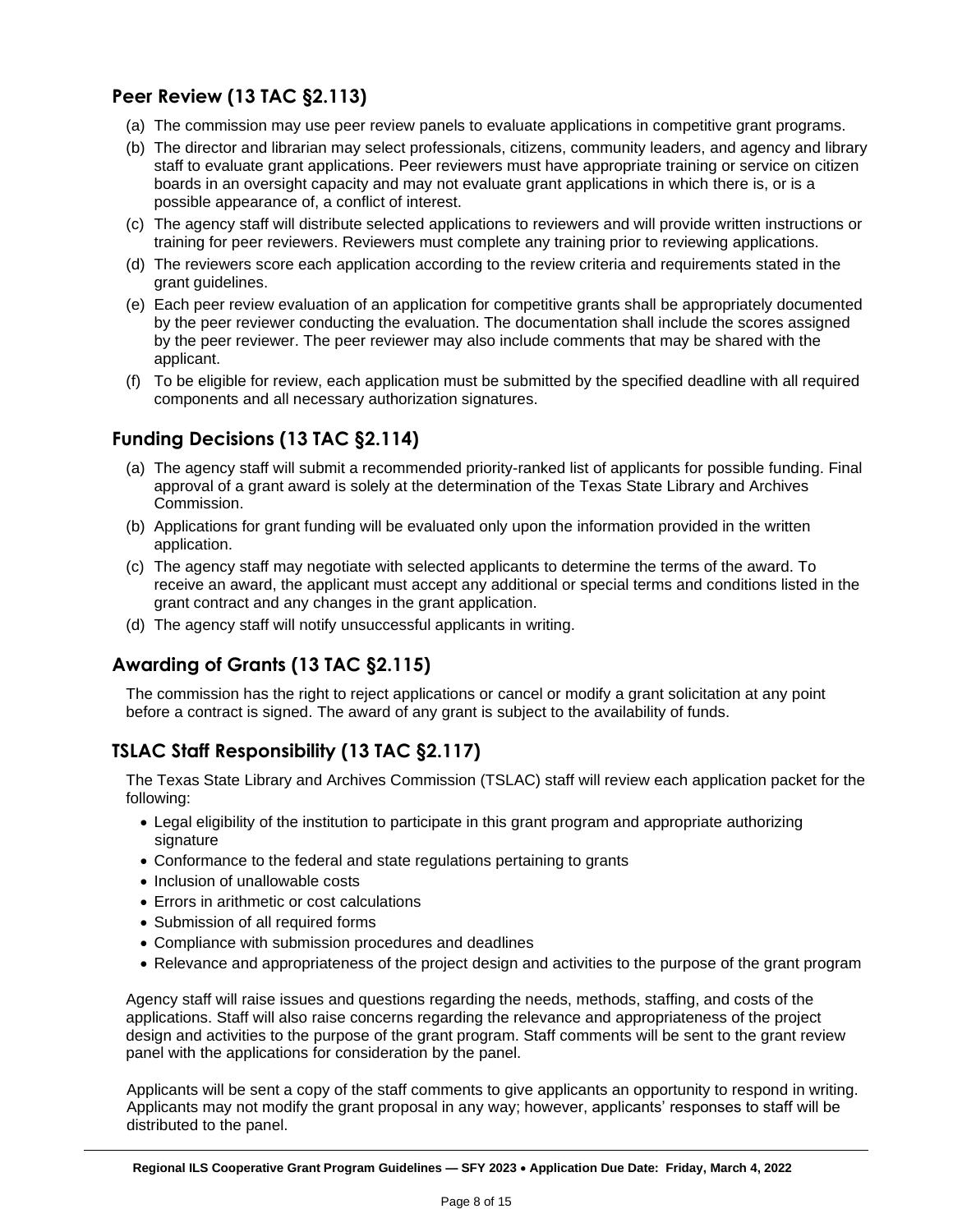Applications with significant errors, omissions, or eligibility issues will not be rated. Applications in which the project design and activities are not relevant and appropriate to the purpose of the grant program will be ineligible.

Agency staff will be available to offer technical assistance to reviewers.

## **Grant Review Panel Responsibility (13 TAC §2.117)**

Applications will be scored using the following process:

- (1) The peer reviewers will review all complete and eligible grant applications forwarded to them by agency staff and complete a rating form for each. Each reviewer will evaluate the proposal in relation to the specific requirements of the criteria and will assign a value, depending on the points assigned to each criterion.
- (2) No reviewer who is associated with an applicant or with an application, or who stands to benefit directly from an application, will evaluate that application. Any reviewer who feels unable to evaluate a particular application fairly may choose not to review that application.
- (3) Reviewers will consider and assess the strengths and weaknesses of any proposed project only on the basis of the documents submitted. Considerations of geographical distribution, demographics, type of library, or personality will not influence the assessment of a proposal by the review panel. The panel members must make their own, individual, decisions regarding the applications. The panel may discuss applications. The panel's recommendations will be compiled from the individual assessments, not as the result of a collective decision or vote.
- (4) Reviewers may not discuss proposals with any applicant before the proposals are reviewed. Agency staff is available to provide technical assistance to reviewers. Agency staff will conduct all negotiations and communications with the applicants.
- (5) Reviewers may recommend setting conditions for funding a given application or group of applications (e.g., adjusting the project budget, revising project objectives, modifying the timetable, amending the evaluation methodology, etc.). The recommendation must include a statement of the reasons for setting such conditions. Reviewers who are ineligible to evaluate a given proposal will not participate in the discussion of funding conditions.
- (6) Reviewers will submit their evaluation forms to the agency. In order to be counted, the forms must arrive before the specified due date.

# **Decision Making Process (13 TAC §2.118)**

To be considered eligible for funding by the commission, any application must receive a minimum adjusted mean score of more than 60 percent of the maximum points available. To reduce the impact of scores that are exceedingly high or low, or otherwise outside the range of scores from other reviewers, agency staff will tabulate the panel's work using calculations such as an adjusted mean score.

- (1) Applications will be ranked in priority order by score for consideration by the commission.
- (2) If insufficient funds remain to fully fund the next application, the staff will negotiate a reduced grant with the next ranked applicant.
- (3) If the panel recommends funding an application that, for legal, fiscal, or other reasons, is unacceptable to the staff, a contrary recommendation will be made. The applicant will be informed of this situation prior to presentation to the commission and may negotiate a revision to the application. A positive recommendation to the commission will be contingent upon successfully completing these negotiations prior to the commission meeting.
- (4) If the panel is unable to produce a set of recommendations for funding, the agency staff will use the same evaluation procedures to develop recommendations to the commission.

# **Multiple Applications (13 TAC §2.119)**

Applicants for competitive grants may submit more than one grant application for different projects, in different grant programs. Applicants may not submit the same, or nearly the same, application in more than one grant category. Applicants may submit more than one grant application for a grant program if the grant program has specified categories for application and the proposals submitted are not the same, or nearly the same, project.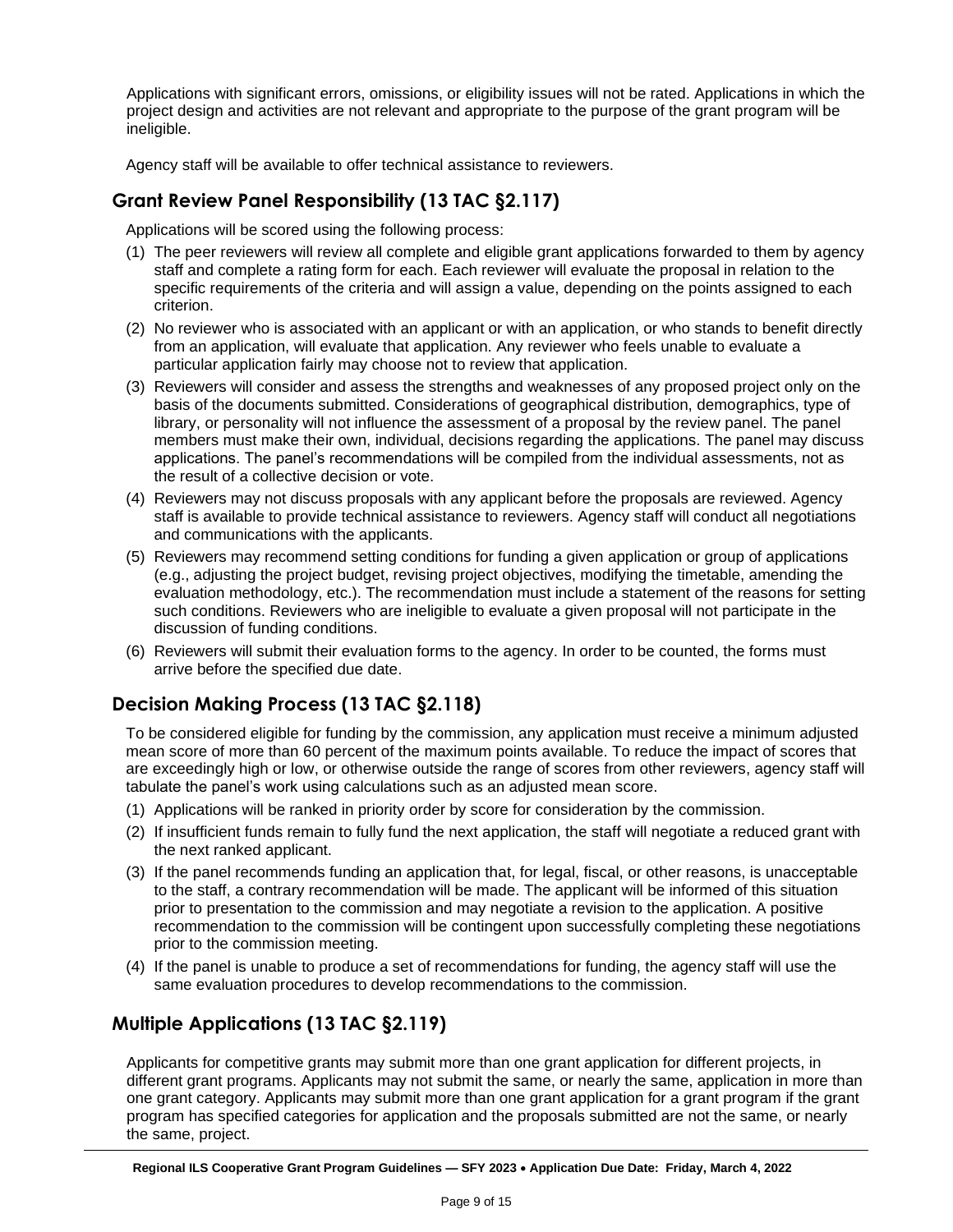#### **Project Scoring Total in Eight Areas: 100 points**

Relevance and appropriateness of the project design and activities to the goals and purpose of the Library Cooperation grant program will be considered in the scoring of all criteria. Members of the LSTA Grant Review Panel may score each criterion as follows:

**0-1 points:** Project does not meet the goals and purposes of the Cooperation grant program. **2-3 points:** Project partially meets the goals and purposes of the Cooperation grant program. **4-5 points:** Project is a clear fit for the goals and purposes of the Cooperation grant program.

#### **1. Needs Assessment (Points: Raw score = 5 max, weight = 3; Final score = 15 max)**

Applicants describe why the program is needed, the program goals and audience. They describe the greater community to be served. They include demographic statistics, library records, or surveys to support these statements. They attach letters of cooperation showing commitment to the project from agencies to be involved.

| 0-1 points                                                                                                                                                                                                                                                                                                                                                                                             | 2-3 points                                                                                                                                                                                                                                                                                                                                                               | 4-5 points                                                                                                                                                                                                                                                                                                                                                                                                                                                                                                        |
|--------------------------------------------------------------------------------------------------------------------------------------------------------------------------------------------------------------------------------------------------------------------------------------------------------------------------------------------------------------------------------------------------------|--------------------------------------------------------------------------------------------------------------------------------------------------------------------------------------------------------------------------------------------------------------------------------------------------------------------------------------------------------------------------|-------------------------------------------------------------------------------------------------------------------------------------------------------------------------------------------------------------------------------------------------------------------------------------------------------------------------------------------------------------------------------------------------------------------------------------------------------------------------------------------------------------------|
| • Provides no evidence of need<br>for program.<br>• Program goals and audience<br>are not defined.<br>• Does not describe needs<br>assessment process and/or<br>how need was determined<br>(i.e., no description of<br>community served,<br>demographic statistics, library<br>records or evidence or<br>surveys).<br>• If partners are part of the<br>Project, no letters of support<br>are provided. | • Provides partial/some<br>evidence of need for<br>program.<br>• Program goals and audience<br>are defined but show little to<br>no connection to description<br>of need.<br>• Needs assessment process<br>seems vague and<br>incompletely describes how<br>stated need was determined.<br>• If partners are part of the<br>Project, letters of support are<br>provided. | • Provides clear and convincing<br>evidence of need for program<br>and why they are best suited<br>to meet this need.<br>• Program goals and audience<br>are clearly connected to<br>description of need.<br>• Clearly describes needs<br>assessment process<br>including how stated need<br>was determined (e.g.,<br>statistics, records, surveys).<br>• If partners are part of the<br>Project, letters of support are<br>provided that clearly define<br>roles and responsibilities of<br>partnering agencies. |

#### **2. Program Design (Points: Raw score = 5 max, weight = 4; Final score = 20 max)**

Applicants thoroughly describe services, programs, activities; describe the location where they will be offered; and explain how these services will attract shared library users. Collaborative projects have priority and inclusion of relevant community organizations is encouraged.

| 0-1 points                      | 2-3 points                      | 4-5 points                      |
|---------------------------------|---------------------------------|---------------------------------|
| • Services, programs and        | • Services, programs and        | • Services, programs and        |
| activities lack definition and  | activities are defined. Project | activities are clearly defined, |
| are unclear. Project appears    | has direction and some          | including timelines and         |
| to lack direction and planning  | relationship to described       | resources required. Project     |
| and does not relate to          | needs.                          | shows evidence of clear         |
| described needs.                | • Location where services will  | direction and planning and      |
| • Does not describe location(s) | be offered is described but     | strong relationship to          |
| where project will be offered   | does not clearly relate to      | described needs.                |
| or is vague.                    | project activities and          | • Location where services will  |
| • Does not describe how         | described needs.                | be offered is described and     |
| project services will attract   | • Describes how project         | clearly relates to project      |
| library users.                  | services will attract library   | activities and described        |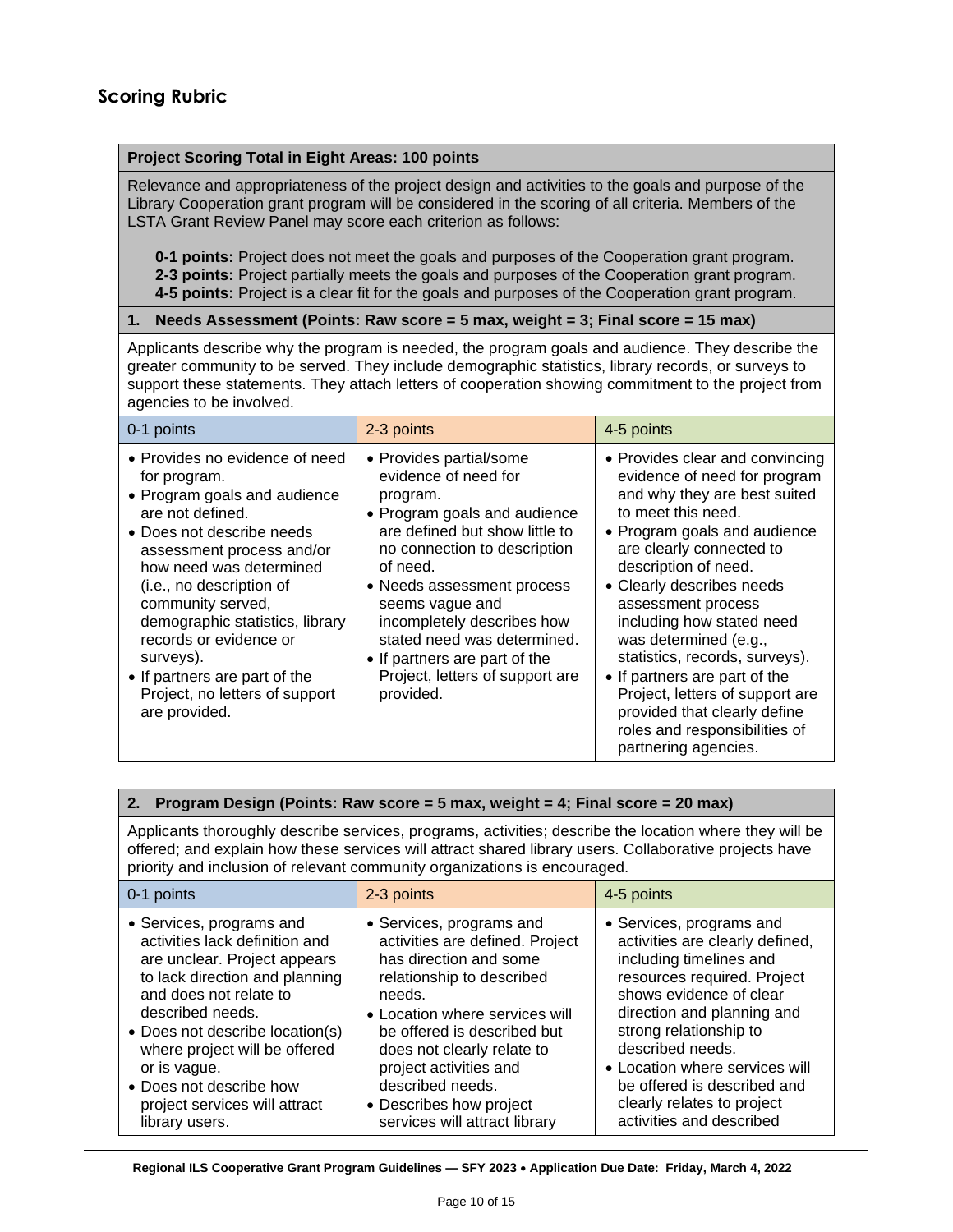| • Issue of collaboration not<br>addressed. | users.                                                                         | needs.                                                                                                                                                                                                                          |
|--------------------------------------------|--------------------------------------------------------------------------------|---------------------------------------------------------------------------------------------------------------------------------------------------------------------------------------------------------------------------------|
|                                            | • Issue of collaboration<br>addressed, even if not a<br>collaborative project. | • Clearly describes how project<br>services will attract library<br>users and ties to project<br>activities and described<br>needs.<br>• Collaborative project;<br>collaboration clearly<br>addressed and described in<br>full. |

#### **3. Project Impact (Points: Raw score = 5 max, weight = 3; Final score = 15 max)**

Applicants describe the impact their project will have on library services and users locally, as well as regionally or statewide. This may include how the proposed project is a model program that would benefit other regions of the state.

| $\overline{0}$ -1 points        | 2-3 points                    | 4-5 points                     |
|---------------------------------|-------------------------------|--------------------------------|
| • Does not address any of the   | • Describes impact of the     | • Describes both impact and    |
| impacts the project may have    | project but doesn't show an   | measurable benefits the        |
| on library services and library | association with the library  | project will have on library   |
| users.                          | services and library users.   | services and library users.    |
| • Does not address larger       | • Addresses larger issues but | • Addresses larger issues      |
| issues that the project may     | does not tie these issues to  | clearly and ties them to local |
| address.                        | local project.                | project.                       |

| 4. Personnel (Points: Raw score = 5 max, weight = 1; Final score = 5 max)                                                                                                                                                                                                                             |            |            |
|-------------------------------------------------------------------------------------------------------------------------------------------------------------------------------------------------------------------------------------------------------------------------------------------------------|------------|------------|
| Applicants identify who will administer the funds and which positions will provide the services. List<br>how much time will be spent in each position on assigned duties. List how the qualifications of each<br>person relate to their job duties. Full job descriptions are required for new hires. |            |            |
| 0-1 points                                                                                                                                                                                                                                                                                            | 2-3 points | 4-5 points |

| U-T POINS                                                                                                                                                                                                                                                               | 2-3 POINS                                                                                                                                                                                                                                                                                                           | 4-5 POINS                                                                                                                                                                                                                                                                                                                                                                                                                                |  |
|-------------------------------------------------------------------------------------------------------------------------------------------------------------------------------------------------------------------------------------------------------------------------|---------------------------------------------------------------------------------------------------------------------------------------------------------------------------------------------------------------------------------------------------------------------------------------------------------------------|------------------------------------------------------------------------------------------------------------------------------------------------------------------------------------------------------------------------------------------------------------------------------------------------------------------------------------------------------------------------------------------------------------------------------------------|--|
| • Does not identify fiscal agent<br>and which positions will<br>provide services.<br>• No description of time spent<br>in each position. on assigned<br>duties<br>• No description of<br>qualifications of key<br>personnel.<br>• No job descriptions for new<br>hires. | • Fiscal agent identified without<br>explanation and positions<br>briefly described.<br>• Time spent on project by<br>each staff member briefly<br>identified.<br>• Some description of<br>qualifications of key<br>personnel.<br>• Partial or seemingly<br>incomplete job descriptions<br>available for new hires. | • Fiscal agent identified with full<br>explanation and positions that<br>will provide the services fully<br>described.<br>• Time spent on project by<br>each staff member identified<br>and justified.<br>• Describes qualifications of<br>key personnel in detail,<br>including experience with<br>similar projects, and how<br>each will contribute to the<br>project's success.<br>• Full job descriptions provided<br>for new hires. |  |
| Timetable (Points: Raw score = 5 max, weight = 1; Final score = 5 max)<br>5.                                                                                                                                                                                            |                                                                                                                                                                                                                                                                                                                     |                                                                                                                                                                                                                                                                                                                                                                                                                                          |  |

Applicants present a timetable for project activities within the fiscal year (i.e., a list of actions with a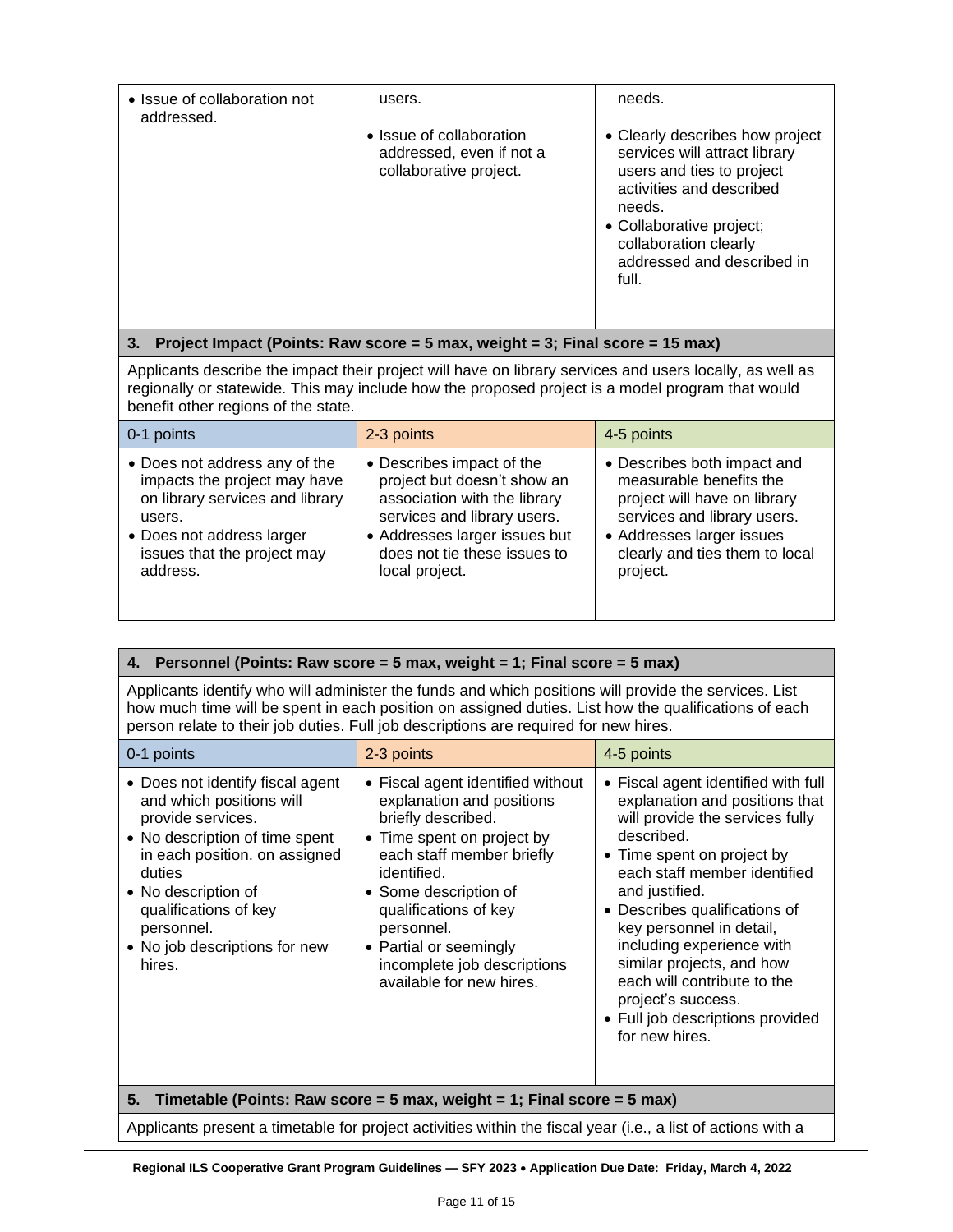date by which they will be accomplished); provide verification that facilities will be available, equipment and materials delivered; and explain how staff will be hired and trained in time to carry out the services as planned.

| 0-1 points                                                                                                                                                                                                                                                                                                                             | 2-3 points                                                                                                                                                                                                                                                                                                                                                                                                                                                     | 4-5 points                                                                                                                                                                                                                                                                                                                                                                                                                                                                                                                                                    |
|----------------------------------------------------------------------------------------------------------------------------------------------------------------------------------------------------------------------------------------------------------------------------------------------------------------------------------------|----------------------------------------------------------------------------------------------------------------------------------------------------------------------------------------------------------------------------------------------------------------------------------------------------------------------------------------------------------------------------------------------------------------------------------------------------------------|---------------------------------------------------------------------------------------------------------------------------------------------------------------------------------------------------------------------------------------------------------------------------------------------------------------------------------------------------------------------------------------------------------------------------------------------------------------------------------------------------------------------------------------------------------------|
| • Timetable is missing or<br>incomplete (i.e., does not<br>include a list of actions with<br>specific target dates for<br>completion).<br>• No verification regarding<br>facilities, equipment and/or<br>materials.<br>• No explanation of hiring or<br>training of staff to carry out<br>project in project period, if<br>applicable. | • Timetable exists but is not<br>clearly relevant to achieving<br>the project goals.<br>• Timetable seems<br>unachievable within the<br>project period.<br>• Some verification regarding<br>facilities, equipment and/or<br>materials, but not clearly<br>related to project.<br>• Brief or incomplete<br>explanation of hiring or<br>training of staff to carry out<br>project in project period.<br>• No time given for staff to be<br>hired, if applicable. | Timetable includes a list of<br>$\bullet$<br>actions with specific target<br>dates and is clearly relevant<br>to achieving the established<br>objectives.<br>• Timetable seems achievable<br>within the project period.<br>• Use of facilities, equipment<br>and/or materials fully<br>explained and relevant to<br>project and project goals.<br>• Full explanation of hiring or<br>training of staff that will allow<br>project to be carried out<br>during the project period.<br>• Realistic timeline given for<br>hiring of new staff, if<br>applicable. |

#### **6. Evaluation (Points: Raw score = 5 max, weight = 2; Final score = 10 max)**

Applicants set achievable, measurable outcomes, and present a reasonable method to collect data. Applicants present a method to count users of the services as well as measure the effectiveness of the service.

**Note:** Some projects lend themselves to outcomes-based evaluation (OBE) better than others. TSLAC strongly encourages the use of OBE, but we do not require it for proposals, and points should not be deducted from strong evaluation plans that use outputs instead of outcomes when it is reasonable not to employ OBE.

| 0-1 points                                                                                                                                                                                                                                     | 2-3 points                                                                                                                                                                                                                                                                                             | 4-5 points                                                                                                                                                                                                                                                                                                                                                                                                                                                                                                                                |
|------------------------------------------------------------------------------------------------------------------------------------------------------------------------------------------------------------------------------------------------|--------------------------------------------------------------------------------------------------------------------------------------------------------------------------------------------------------------------------------------------------------------------------------------------------------|-------------------------------------------------------------------------------------------------------------------------------------------------------------------------------------------------------------------------------------------------------------------------------------------------------------------------------------------------------------------------------------------------------------------------------------------------------------------------------------------------------------------------------------------|
| • Does not include either<br>project outputs or outcomes.<br>• No method to collect data<br>provided.<br>• No method to count users of<br>services or measure<br>effectiveness of services.<br>• Will not determine success of<br>the project. | • Provides project outputs<br>and/or outcomes but do not<br>clearly relate to project.<br>• Method to collect data<br>provided.<br>• Method to count users of<br>service provided, but not to<br>measure effectiveness of<br>services.<br>• Provides some indication of<br>the success of the project. | • Clearly describes appropriate<br>project outputs and/or<br>outcomes.<br>• Method to collect data is<br>provided that clearly relates<br>to project services and<br>documented need.<br>• Method to count users of<br>services and measure<br>effectiveness of service<br>provided.<br>• Will effectively determine<br>success of the project and its<br>impact.<br>• Project evaluation can be<br>used as model for other<br>similar projects.<br>• Project evaluation<br>incorporates "best practices"<br>from other similar projects. |
| <b>Rudget (Points: Raw score - 5 may weight - 1: Final score - 20 may)</b>                                                                                                                                                                     |                                                                                                                                                                                                                                                                                                        |                                                                                                                                                                                                                                                                                                                                                                                                                                                                                                                                           |

**7. Budget (Points: Raw score = 5 max, weight = 4; Final score = 20 max)**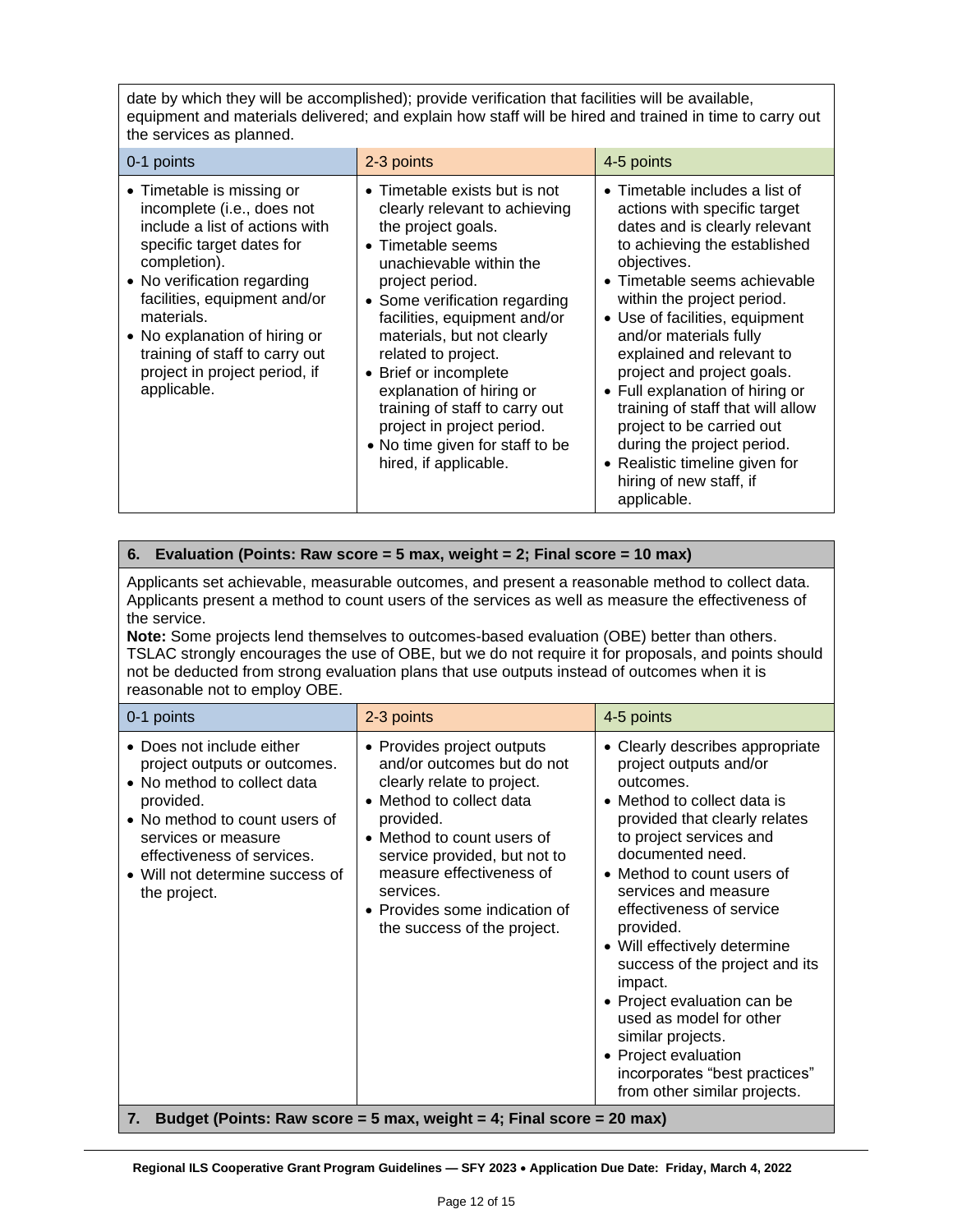Applicants provide a complete budget for the proposed project and fully justify the budget by describing how budgeted items will contribute to the project; identify a source for the stated costs (e.g., city pay classification for staff, catalog or city/county bid list for equipment); the costs are reasonable to achieve project objectives. If new staff members are to be hired, applicants consider the time for a realistic hiring process to occur.

| 0-1 points                                                                                                                                           | 2-3 points                                                                                                                                                                                                                                                                                                                     | 4-5 points                                                                                                                                                                                                                                                                                 |
|------------------------------------------------------------------------------------------------------------------------------------------------------|--------------------------------------------------------------------------------------------------------------------------------------------------------------------------------------------------------------------------------------------------------------------------------------------------------------------------------|--------------------------------------------------------------------------------------------------------------------------------------------------------------------------------------------------------------------------------------------------------------------------------------------|
| • Budget table is incomplete.<br>• Provides no narrative<br>description (justification),<br>beyond the budget column, of<br>how funds will be spent. | • Budget table is complete.<br>• Budget narrative description<br>exists but does not clearly<br>relate to the project and<br>sources for costs are not<br>stated.<br>• Items listed in the budget<br>description do not match<br>those in the budget form.<br>• Costs do not seem<br>reasonable and description is<br>unclear. | • Budget table is complete and<br>clearly describes how the<br>dollars will be used for the<br>project.<br>• Clearly identifies source of<br>stated costs and justification<br>for their reasonableness.<br>• Items listed in the budget<br>description match those in the<br>budget form. |

|                                                                                                                                                                                                                                       | 8. Sustainability (Points: Raw score = 5 max, weight = 2; Final score = 10 max) |                                                                                                                                                         |
|---------------------------------------------------------------------------------------------------------------------------------------------------------------------------------------------------------------------------------------|---------------------------------------------------------------------------------|---------------------------------------------------------------------------------------------------------------------------------------------------------|
| Applicants describe the resources that will be used to support and sustain the services developed<br>through the grant in the future. A written commitment of future support from governing bodies is<br>desirable, but not required. |                                                                                 |                                                                                                                                                         |
| 0-1 points                                                                                                                                                                                                                            | 2-3 points                                                                      | 4-5 points                                                                                                                                              |
| • Description of resources used<br>to support and sustain the<br>project after grant completion<br>is vague and unspecific.                                                                                                           | • Some evidence of future<br>support and sustainability<br>described.           | • Clear evidence of<br>sustainability described.<br>• A written commitment of<br>future support from governing<br>bodies is provided, if<br>applicable. |

# <span id="page-12-0"></span>**F. Award Administration Information**

## **Notice of Award**

Applicants will be notified of the grant review panel's recommendations via e-mail. The notification will include the applicant rankings, panel recommendation, panel comments and scores relevant to respective applications, and protest procedures, which are also included in this notice.

The panel recommendations will be submitted to the Texas State Library and Archives Commission at its August meeting for consideration and approval. Once the awards have been approved, successful applicants will receive instructions on how to proceed and mandatory training required for all TSLAC competitive grant recipients.

# **Protest Procedure — Texas State Library and Archives Commission, 13 TAC §2.55**

(a) An aggrieved person who is not satisfied with a decision, procedure, or service received from the staff of the Texas State Library and Archives Commission or who is an actual or prospective bidder, grantee, or contractor aggrieved in connection with a solicitation, evaluation, or award may file a protest with the Director and Librarian in accordance with this rule.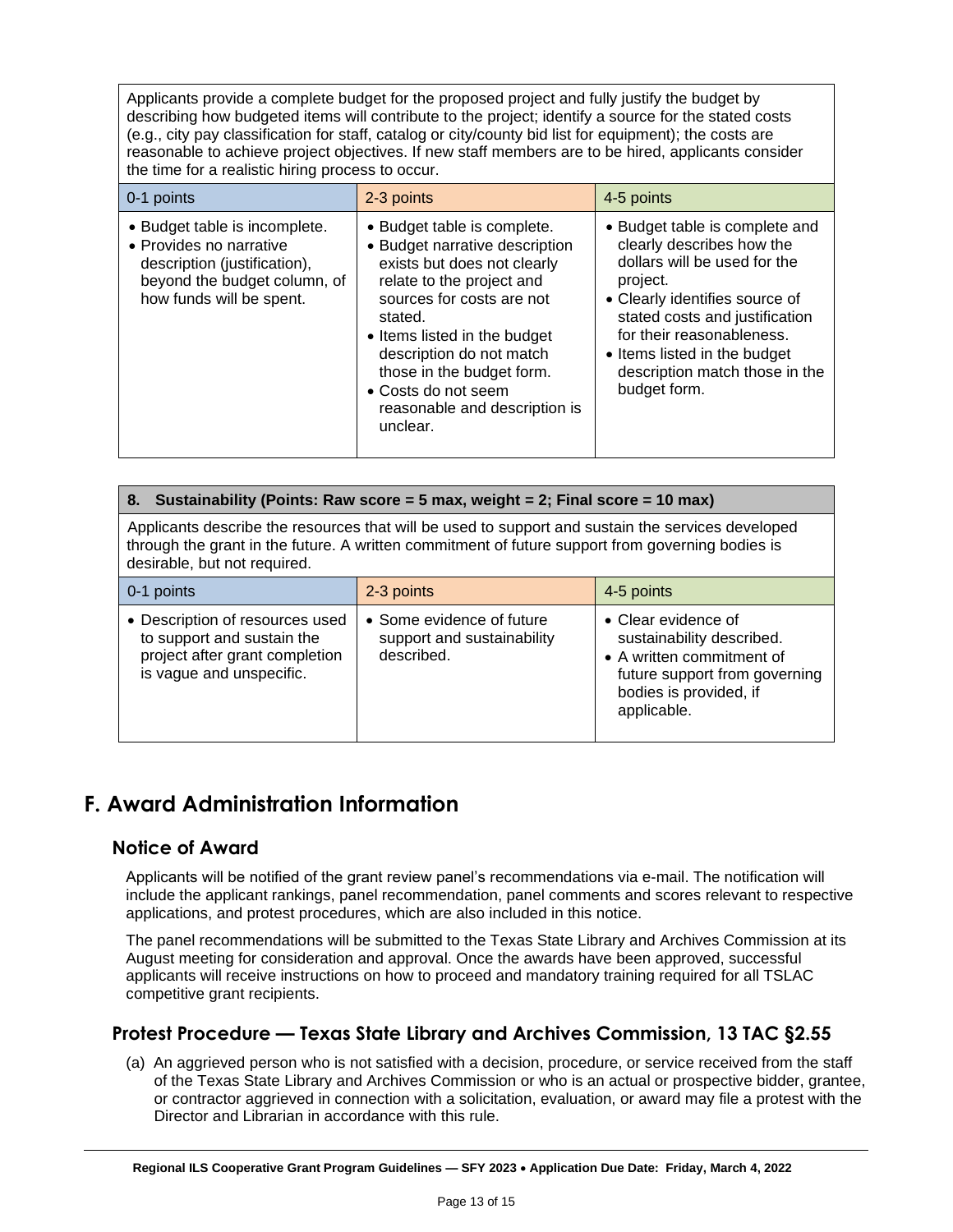- (b) A protest must be submitted to the Director and Librarian within 21 days after the person knows or should have known of the matter which is protested. The Director and Librarian has the discretion to allow a protest filed after 21 days if the protestant shows good cause for the late filing or if the protest raises an issue significant to the general policies and procedures of the commission.
- (c) The protestant shall mail or deliver a copy of the protest to all interested persons. The Director and Librarian will furnish a list of interested persons to a protestant. For protests of a competitive selection (bid, contract, or grant), interested persons shall include all persons who have submitted a bid, proposal, or application.
- (d) A protest must be in writing and identified as a protest under this section, and contain the following:
	- (1) A description of the protestant's interest in the matter
	- (2) The issue(s) to be resolved and remedy(s) requested
	- (3) The protestant's argument supporting the protest, including a statement of relevant facts and applicable law, specifying the statutes, rules, or other legal authority alleged to have been violated
	- (4) The protestant's affirmation that facts set forth in the protest are true
	- (5) A certification that a copy of the protest has been mailed or delivered to all interested persons
- (e) Upon receipt of a protest conforming to the requirements of this section, the commission shall not proceed with the solicitation, award, or contract until the protest is resolved, unless the Director and Librarian makes a written determination that delay would harm the substantial interests of the state.
- (f) The Director and Librarian has the authority to decide, settle, or resolve the protest and will make a written determination. The Director and Librarian may solicit written responses to the protest from other parties. The Director and Librarian shall inform the protesting party and other interested parties by letter of his determination, and how to appeal the determination to the commission.
- (g) An interested party may appeal the determination of the Director and Librarian. An appeal must be in writing and conform to paragraphs (1) - (3) of this subsection:
	- (1) The appeal must be received in the office of the Director and Librarian no later than 15 days after the date the determination is mailed to interested parties;
	- (2) A copy of the appeal must be mailed or delivered by the appealing party to all interested parties and contain a certification of mailing or delivery;
	- (3) The appealing party must state whether or not an opportunity is requested to make an oral presentation to the commission in open meeting.
- (h) The Director and Librarian shall refer the matter to the commission for their consideration at an open meeting.
- (i) The chair of the commission has the discretion to allow an appeal filed more than 15 days after the Director and Librarian's determination if the appealing party shows good cause for the late filing or if the appeal raises an issue significant to the general policies or procedures of the commission.
- (j) An interested party may file a response to an appeal of the determination of the Director and Librarian no later than seven days after the appeal is mailed or delivered.
- (k) Copies of the appeal and responses of interested parties, if any, shall be mailed to the commission by the Director and Librarian.
- (l) The chair of the commission has the discretion to decide whether or not a request for oral presentations will be granted and will set the order and amount of time for oral presentations that are allowed. The chair also has the discretion to decide whether presentations and written documents presented by Commission staff and interested parties will be allowed.
- (m) The commission will determine properly filed appeals and make its decision in open meeting. The commission shall vote to uphold or reverse the decision of the Director and Librarian. Failing a majority vote of a quorum of the commission, the Director and Librarian's decision is upheld. The commission's decision is final and not subject to judicial review under the statutes governing the commission.
- (n) A decision issued either by the commission in open meeting or in writing by the Director and Librarian shall be the final administrative action of the commission.